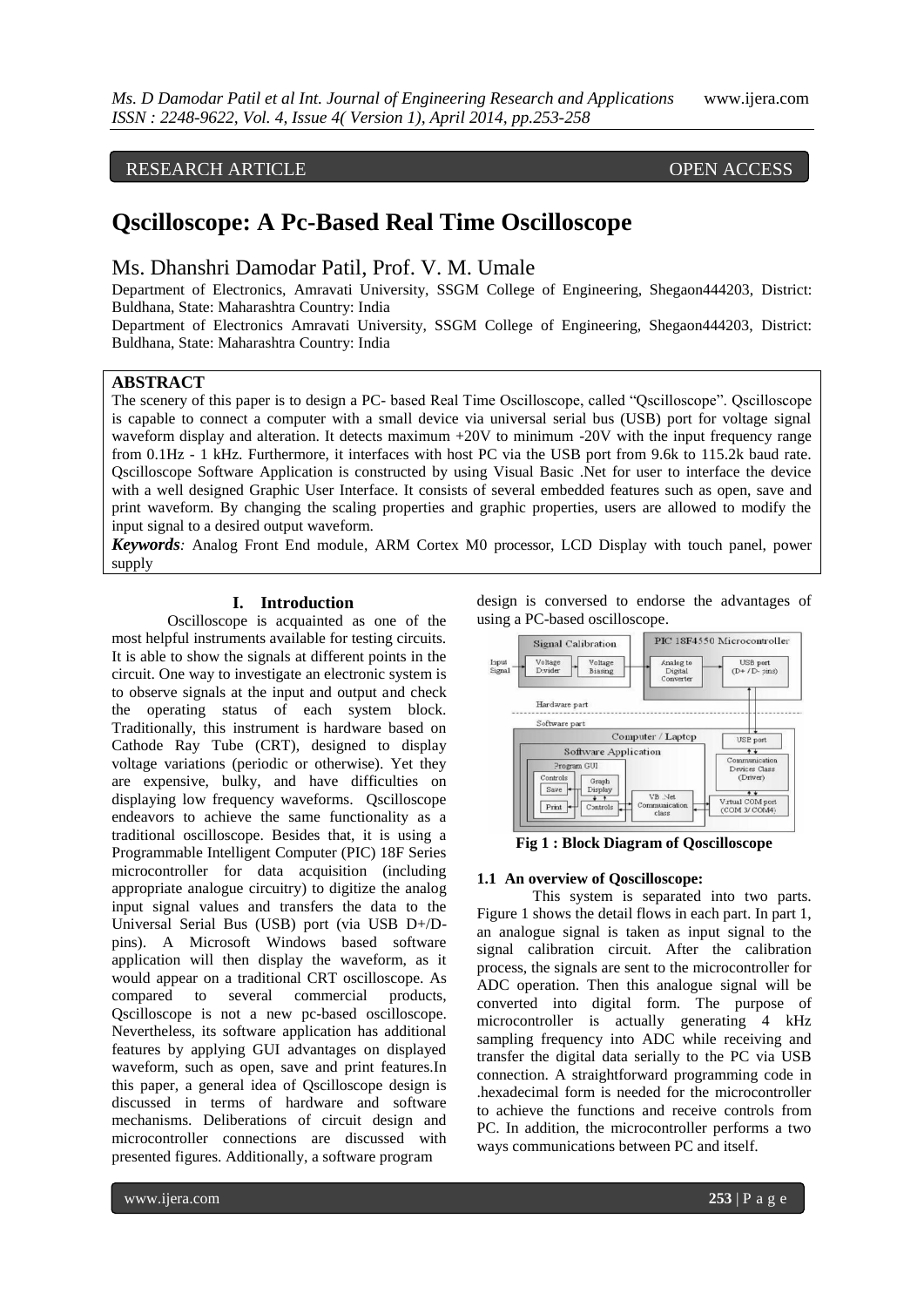Consequently, the digital data is received by PC, treated as an USB device input under a communication device class (class) driver. In the interim, a virtual serial com port is created as performing USB connection features. A software application is constructed to receive data from virtual serial com port as well as carry out control signals to microcontroller for ADC execution and etc. The received will be processed and displayed on the monitor screen under the graphic user interface of software application.

#### **II. Hardware Design:**

Firstly, the signal calibration circuit is proposed to include several op-amps for signal attenuation and phase shifting, in conjunction with potentiometers for calibration purpose. However, this propose requires the circuit to provide different voltage supply for different active components, such as ±12V for LM741 op-amp. As a result, Qscilloscope has to embrace with a voltage regulator to supply the specific range of voltage from 230V AC voltage supply, which is unable to get it from 5V USB voltage supply. Therefore, a voltage divider is introduced to this system design for portability and convenient. It is placed in the beginning of calibration circuit to control the input signal range. With the function of voltage divider, Oscilloscope is able to measure high voltage signal by attenuating the amplitude to a suitable range for signal digitization process.



**Fig 2: Voltage biasing technique**

In Figure 2, a voltage biasing technique is placed after the voltage divider. By using superposition principle, the voltage across or the current through any resistor or source may be calculated by adding algebraically all the individual voltages or currents caused by the separate independent source acting alone, with all other independent voltage source replaced by short circuits and all other independent current source replaced by open circuits. Thus, input signal is attenuated and biased to a certain DC value (+5V) to achieve the

entire input signal in positive range from 0V to 5V with respect to the requirement of ADC input range. Subsequently, a PIC 18F4550 microcontroller by Microchip Technology Incorporated is chosen to execute analog signal to digital signal conversion (ADC) on the output of signal calibration circuit. PIC 18F4550 comes with a low-power; 32Kbytes of flash program memory, 256 data erasable read only memory (EEPROM), 35 input/ output pins and built in 13 ADC channels, with pin connections as shown in Figure 3.



**Fig 3: PIC 18F4550 pin connection with USB Boot-Loader.**

This microcontroller is compatible with C compiler optimized architecture with optional extended instruction set. The microcontroller is programmed using an USB boot- loader with a life cycle of about 10000 times write/erase cycle for flash program memory and over 1 million erase/write cycle data for EEPROM data memory typical. Moreover, it has 10 bits built in ADC module with positive and negative voltage reference, submissive with programmable acquisition time. It has a well built Universal Serial Bus features with version 2.0 compliant, available for low-speed (1.5 Mb/s) and full-speed (12Mb/s) and requires a low voltage supply, +5V to operate as programmed. Ultimately, an all-encompassing hardware design is constructed as shown in Figure 4.



**Fig 4: An all-encompassing hardware design**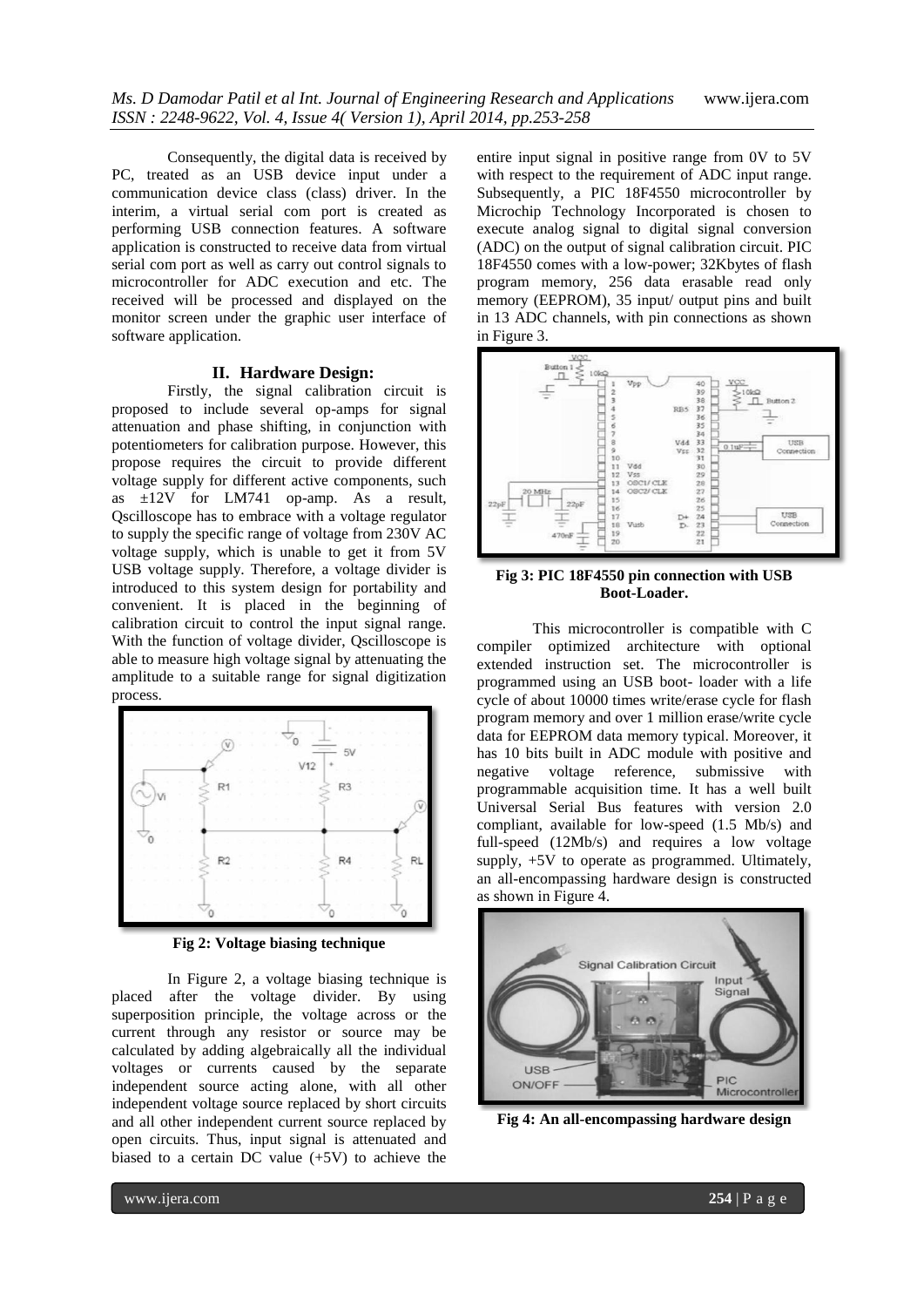#### **III. Software Design**

## 3.1 *USB Communication*

#### *3.1.1 USB Boot-Loader*

An USB boot-loader firmware is used instead of a serial port communication to establish the connection between computer and microcontroller. This connection is built to program the microcontroller by loading a program .hex file into microcontroller, with a Windows based software application called PICDEM (TM) FS USB Demo Tool, provided by Microchip Technology Incorporated. The USB Boot-loader firmware is one of the easiest ways available for users to run incircuit application upgrades via USB. User can easily switch the function of microcontroller to run as a boot-loader (programmable device) or an execution device. PICDEM (TM) FS USB Demo Tool is supplied (as well as a specific driver) to provide the necessary interface for programming purpose.

USB boot-loader firmware is a simple, black box approach and allows fast in circuit reprogramming of the device. It does not provide other communication capabilities rather than USB connection. It needs less than 2K byte for boot block usage (equivalent to microcontroller memory location from 0000 to 0800 in hexadecimal value). The further empty memory spaces (0801 to FFFF) will be used for microcontroller execution function. Moreover, a Windows driver is provided for the USB boot-loader firmware to identify an USB device. The PICDEM (TM) FS USB Demo Tool software comes with the USB boot-loader firmware package, under PDFSUSB folder. Initially, a microcontroller with empty program memory must be programmed with a "MCHPUSB.hex" file, under fw/Boot/\_output folder in firmware package. This programming needs to use a simple serial port connection to program to allow the initial USB boot-loader codes stored in program memory 0000 to 0800.

Next, the microcontroller can be connected with the circuit and detected by PC using an USB cable. The USB driver is provided in the firmware package under Release Folder. After the device installation (using default Windows configuration), PICDEM will be able to detect an USB device and show in the drop down column with titled "PICDEM FS USB 0 (Boot)". Finally, users can read and erase the program memory in microcontroller, program the device with loaded .hex file and execute it via USB communication.

#### *3.1.2 MPLAB IDE Programming*

MPLAB Integrated Development Environment (IDE) is an integrated toolset for the development of embedded applications employing Microchip's PIC microcontrollers. Qscilloscope is using MPLAB IDE as a main microcontroller programming apparatus to generate execution files in terms of hex value (.hex file) for. Functions of microcontroller are written by MPLAB IDE in C programming language, in conjunction with Communication Device Class (CDC) firmware, compiled and assembled into .hex file. This file is programmed into PIC 18F4550 microcontroller using USB boot-loader. In addition, MPLAB has provided a well defined framework for PIC chips programming, yet this system is using USB bootloader instead of program built-in simulator.

The CDC firmware is a migrating application to USB from RS-232 serial port with minimal impact on PC Software. In fact this firmware provides direct emulation of a serial port on PC running Windows 2000 and Windows XP. As the PIC18F4550 microcontroller is attached to the PC, a virtual serial COMx port is created. All PC software using a COM1- 4 port will work without modifications with the virtual COM port if only at a much higher speed (approximately 1Mbit/s).

This firmware requires 4K bytes of memory space. For any application running this firmware, driver is required to establish the virtual COMx port. In this design, CDC firmware source code is used as microcontroller program source code. This source code is written with some of the signal processing function, such as analog to digital conversion, digital value prototype for transmission and control signals to microcontroller for execution.



**Fig 5: Diagram of MPLAB IDE Programming.**

Figure 5 clearly describes the relationship between MPLAB IDE, CDC firmware and user process for ADC features. Initially, after the circuit is connected to PC via USB cable (with +5V voltage supply from USB port), the microcontroller checks whether the status of Pin 1. If the status is high, the microcontroller will run in USB boot- loader mode. Besides, if Pin 1 is grounded (low), the programmed .hex code will be executed according to the program design flow (As shown in Figure 3).

After the status checking, the microcontroller runs Initialize System function, for initializing the USB driver in PC. In this step, the microcontroller configures USB module in terms of speeds, transceiver selection, buffering mode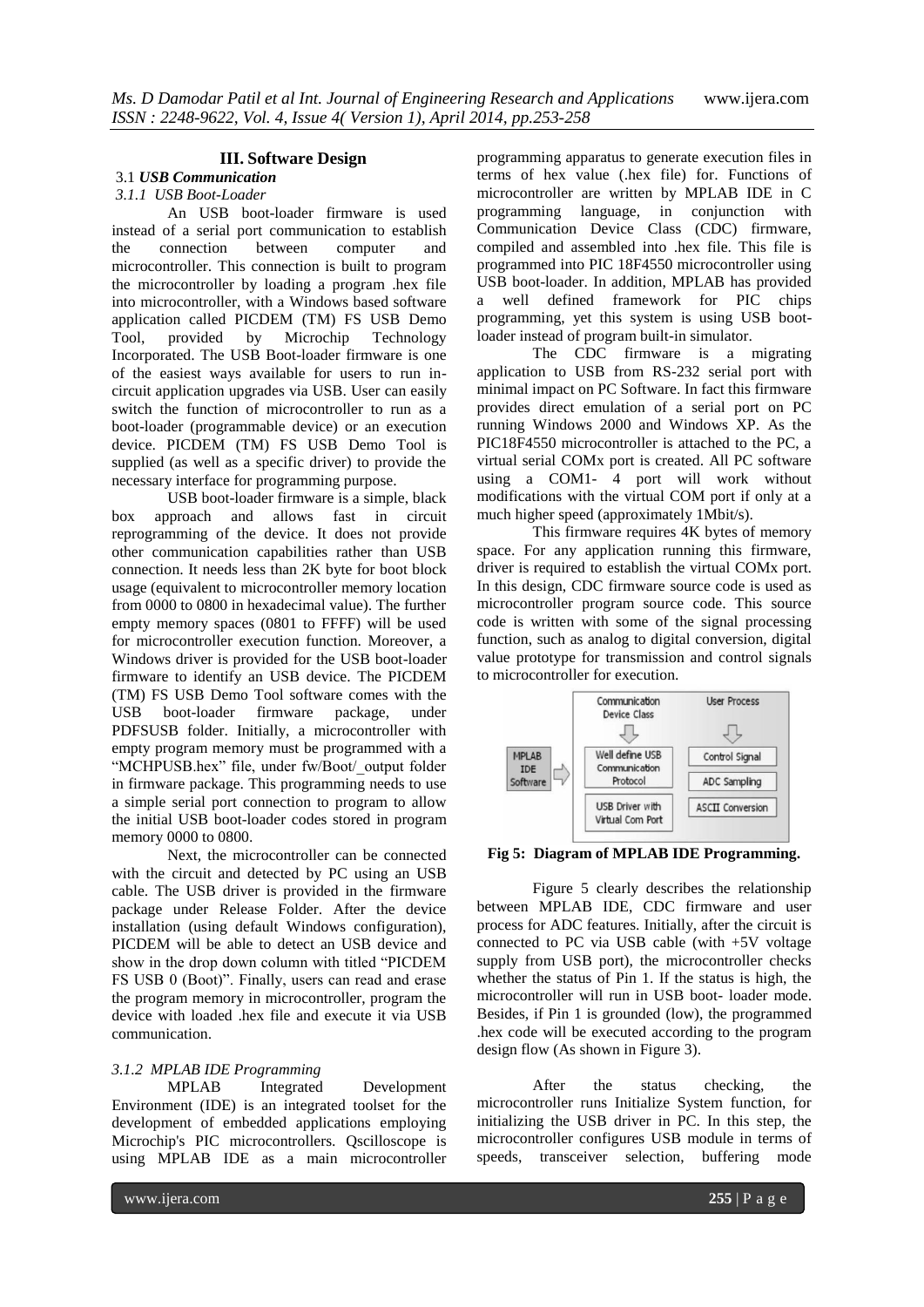selection, resistor selection and bus generation mode selection. Next, the function also initializes all I/O pin, including USART feature, Rx, Tx pins, and sets it to 48MHz (19200 baud rates).

Initialization step is followed by a looping function, consists of USB Task and User Process I/O functions. In USB Task function, microcontroller checks the USB bus condition in attach or detach mode, via pin 23 and 24 (D+/D- ). If the condition is in detach mode, the microcontroller ends the whole program function as the USB voltage supply is disconnected. Next, internally, the function masks all the USB interrupt and unmasks the reset and idle interrupt listener for execution purpose. Meanwhile, the microcontroller checks the driver service interrupt and ready to execute respective handlers if any interrupt is occurred. At this step, microcontroller is standby to execute any transaction between device and PC via USB connection.

User Process I/O contains all the function defined by user. In this system, an ADC process and USB data transmission control is added. Initially, the microcontroller checks the bus status and triggers pin 19 and 20, to show a busy status on USB transmission by blinking two LEDs. If the bus status is not busy, the microcontroller checks the  $n$ start $\Box$ variable status. If the variable is triggered (after ADC operation is opened), ADC operation is executed concurrently by read the value on respective channel, else, the microcontroller compares the input buffer with control signal in ASCII character. So, if the comparison result is true, the microcontroller triggers the ADC process into  $\sqrt{s}$  start stage, opens a new ADC operation and the process is looped to USB Task function to start the ADC operation.



**Fig 6: General Flow Diagram of Qscilloscope Software Application.**

In ADC operation, microcontroller reads an analogue value from channel 1 (AN0), converts it into 10 bits digital value. This digital value is stored as an integer value in microcontroller internally. Hence, the microcontroller changes this integer value into ASCII character form, and transmits to PC via USB connection. In a nutshell, this process is running continuously until the next appropriate input control signal is detected in the input buffer. It controls the microcontroller for changing the sampling rate or closing the ADC operation.

#### B. Software Application Graphic User Interface

By using Visual Basic, I/O peripheral class and GUI class from VB.Net firmware are well defined and easily to be embedded into Qscilloscope software application. Hence, a proper program flow is generated as shown in Figure 6. Once the program execution file is launched, a program user interface in Windows form is created with title "QSCILLOSCOPE – DEMO VERSION" as shown in Figure 7. This program consists of menu strips, graph, combo boxes, track bars, status bar and common used Windows buttons. The application initiates by displaying this program user interface, while waiting for the user to command the program to the next instruction. User can either choose to open a data file (view a saved waveform), or directly display an incoming signal waveform from USB port.



**Fig 7: Qscilloscope Software Application Graphic User Interface**.

On the right hand side of the Windows GUI in Figure 7, an appropriate com port setting (by default is Com3/4, 115000 baud rate, none parity bit, one stop bit and 8 data bits) is pre- selected. Open port button is clicked to set up connection and once it is established, the start button will be enabled. At the same time, the graph will initiate the signal in 0V. Next, the start button is clicked to initiates ADC operation on microcontroller. The program will listen to the incoming signal via virtual com port and plot the waveform after calculation with respective scalars. By adjusting the X-Y Axis, Draw Speed and Plotting Rate track bars, user can acquire an ideal waveform with regard to voltage and time domain. Meanwhile, user can command to close the port after receive a desired signal waveform. Besides that, software button interface is designed to provide a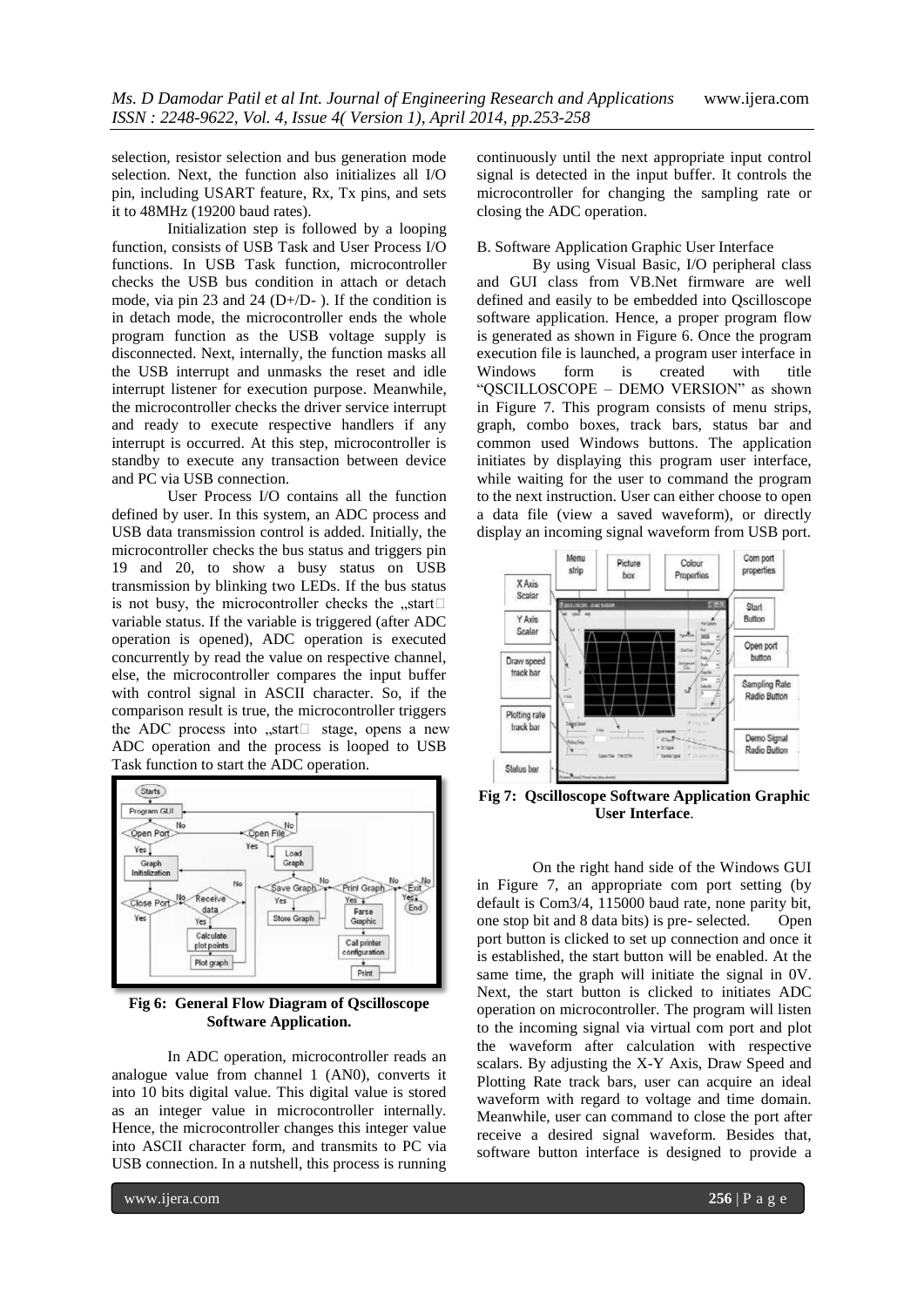proper communication between PC and microcontroller via port connection. Hence, while the ADC operation turn on, open/close port button is disabled to avoid user to disconnect accidentally.

At the same time as the signal is generating, the background, signal and grid line color can be changed to achieve appropriate waveform achieve appropriate waveform visualization. Subsequently, the displayed waveform can be stored in memory space for further data processing. Stored data can be used for data acquisition such as comparison process with other signals, generate a graph with different scaled of frequency range and so forth. User is able to save the waveform by selecting the save function from menu strip (File  $>$  Save or Ctrl + S) with desired file name and location to be saved. Next, click the save button and wait for a few second for the program to generate graphic in picture box into the saved file. For waveform printing feature, the print function in menu strip (File > Print or Ctrl + P) has to be clicked. A print preview dialog box will appear with a waveform diagram to be printed. Next, printer properties and desired print page layout are configured. Eventually, the waveform will be exported as a print document and printed.While the output of Qscilloscope can be displayed on monitor screen by using Visual Basic software application, it also can be connected and displayed on a projector that is control by the PC. Furthermore, Qscilloscope software application is upgradeable for any additional feature without the need for new hardware installation.

#### **IV. Result And Discussion**

This system is firstly simulated by using Visual Basic Debugger. A tested signal is generated by function generator, and then connected to PC by using USB connection, through the system hardware prototype. Figure 8 shows the system hardware prototype (a black box device) with USB cable and test probe.



**Fig 8: System Hardware Prototype**

Simulation results show that the application is able to receive signal from 0.1 Hz to 1 kHz, as displayed on screen in Figure 9 and 10. The

displayed signal is previewed in real time, with less than one second response to the detected input signal. Compare to the conventional oscilloscope, Qscilloscope is able to detect low frequency, whereas the conventional type is displaying the low frequency signal (0.1 Hz to 10 Hz) with a moving light dot.



**Fig 9: Reading 40V Peak to Peak Voltage, 1 Hz Triangle Signal by using Qscilloscope Software Application.**



**Fig 10: Reading 40V Peak to Peak Voltage, 1 kHz Sinusoidal Signal by using Qscilloscope Software Application**

The sampling frequency is approximately 5 Hz for 0.1 Hz to 1 Hz signal and 4 kHz for 10 Hz to 1 kHz signal. For frequency range from 0.1 Hz to 10 Hz, the signal is able to be displayed as the sampling value is obtained. However, for frequency range from 10 Hz to 1 kHz, the signal is read by using 30, 60, 120 samples correspondingly to sample and hold a portion of input signal values, to be displayed in the graph. Therefore, delays on displaying graph are occurred, yet the graph is still adequate to be viewed as in real time response.